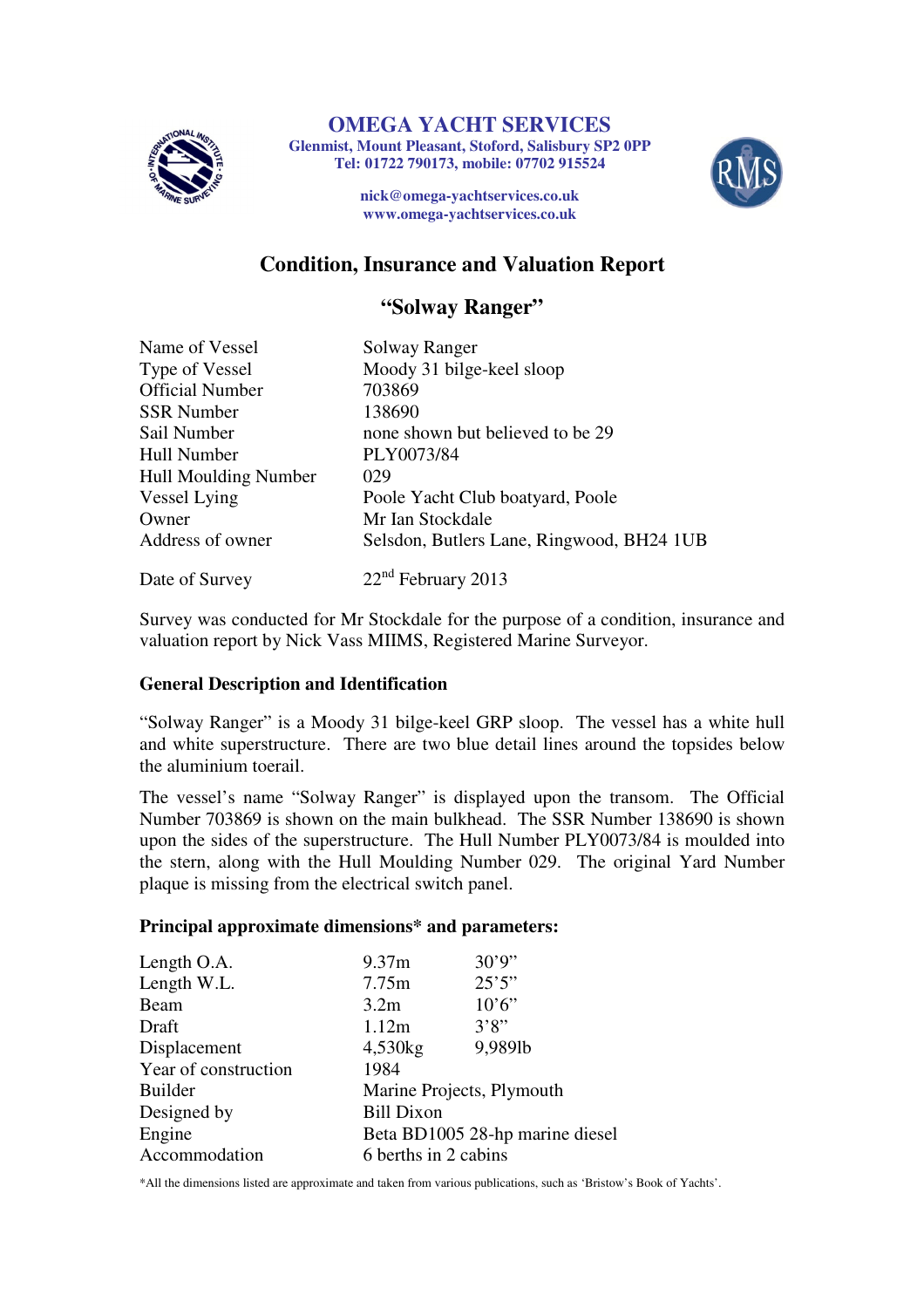### **Survey conditions**. Date 22<sup>nd</sup> February 2013

The vessel was inspected on a dry day ashore in a boatyard. The engine was not started.

### **Survey limitations**

The mast was stepped; hence, the rig was inspected to head height only. No dismantling of the hull, machinery or furniture took place, other than lifting or unscrewing portable boards and covers.

The vessel was inspected ashore and so the engine could not be started and items such as the stern gland, keel bolts and seacocks could not be tested for leaks.

No dismantling of the engine took place and so the internal condition of the engine cannot be commented upon. Components hidden from view, such as the sump, crankshaft, camshafts, pistons, valves and cylinder head gaskets could not be examined for latent defects. No compression tests of the cylinders took place.

Comments can only be made with regard to the general condition of the engine on the day of the inspection. No guarantee can be made regarding the life expectancy of the engine.

This report is subject to the conditions set out in Appendix 1 (page 13).

#### **In attendance**

The owner of the vessel was not present during the inspection.

# **Condition Report**

### **Hull**

The vessel has a hull of GRP that is stiffened by an internal moulding, also of GRP, plywood bulkheads, semi-bulkheads, bonded-in locker dividers, glassed-in foam stringers and floor moulding support beams. The hull's GRP construction utilises a lay-up of polyester resin, mixed-strand glass fibre matting and woven rovings finished with pigmented gelcoat. The thickness of the hull increases around the keel areas. The coachroof and inner coamings are stiffened by a core sandwich construction. Deck fittings were found to be reinforced by plywood pads. During the inspection, no dismantling of the hull took place.

The topsides are finished with unpainted white-pigmented gelcoat. Below the waterline, the hull has been painted with several coats of epoxy resin.

I scraped away the blue antifouling paint in twenty-two places and found no evidence of osmotic blistering in the areas scraped.

I tested the hull for moisture content in random areas above the waterline and in the areas scraped of antifouling below the waterline with a Sovereign moisture meter set onto its 'A' scale. The readings averaged 4 above the waterline and 12 below the waterline, ranging from 5 to 14. These readings are normal for a vessel of this age.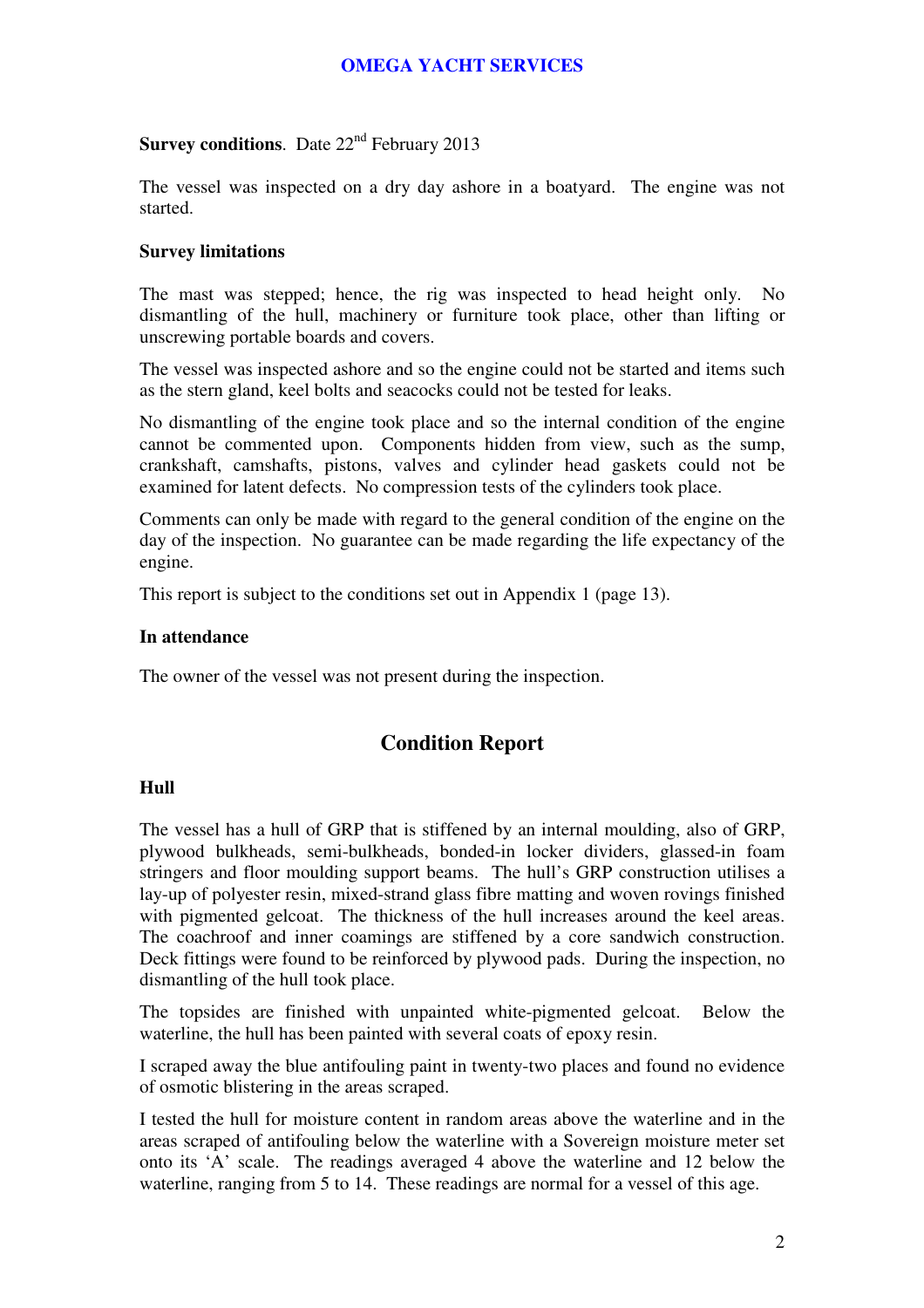I percussion-tested the hull with a plastic-faced hammer and found no evidence of delamination of the GRP construction.

The topsides of the hull are in good cosmetic condition.

#### **Superstructure**

The superstructure consists of a deck, coachroof and cockpit in one moulding of GRP. The deck, coachroof walk area and cockpit seats are stiffened by glassed-in foam lateral members and fore and aft stringers. The structure is stiffened by areas of core sandwich construction and bonded-in stringers and beams. Areas of load are backed with plywood plates, which were found to be in good order, where access was possible.

The finish of the superstructure is unpainted white-pigmented gelcoat.

Stress cracking was found around some stanchion bases and around the deck. This damage is minor at present but should be monitored. The cracks should be ground or cut back to a depth of 3mm, or to sound laminate, whichever is greater, forming a taper around the perimeter. Then they should be washed, thoroughly dried out and rebuilt with matching gelcoat resin.

I both walk-tested and percussion-tested the superstructure with a plastic-faced hammer and found no evidence of delamination of the structure.

#### **Hull-Superstructure Joint**

The hull and deck were joined together by an inboard shoebox flange joint, which was internally bonded and epoxy-filled. The joint is screwed together at 6" intervals and finished by an aluminium toerail.

The joint and toerail were found to be in good order and appropriate for the size of the vessel.

### **Keels and Ballast**

The vessel is fitted with iron bilge keels that are bolted to the vessel by studs, nuts and backing plates. The mild steel keel nuts and studs were not disturbed during the inspection and were found to be slightly rusty around the heads, which is normal for a Moody yacht of this age. The starboardside keel bolts could not be inspected due to the presence of a securely fastened fresh water tank under the starboardside. It would be advisable to remove the water tank to inspect the keel bolts in the near future.

No significant movement was noted between the hull and the keels. The keels were found to be in good order with no sign of damage due to heavy grounding.

#### **Bilge and Access to Bilge**

Access to the bilge is made by lifting the saloon sole boards and through the engine compartment.

All portable boards were lifted for inspection. The bilge is clean and dry.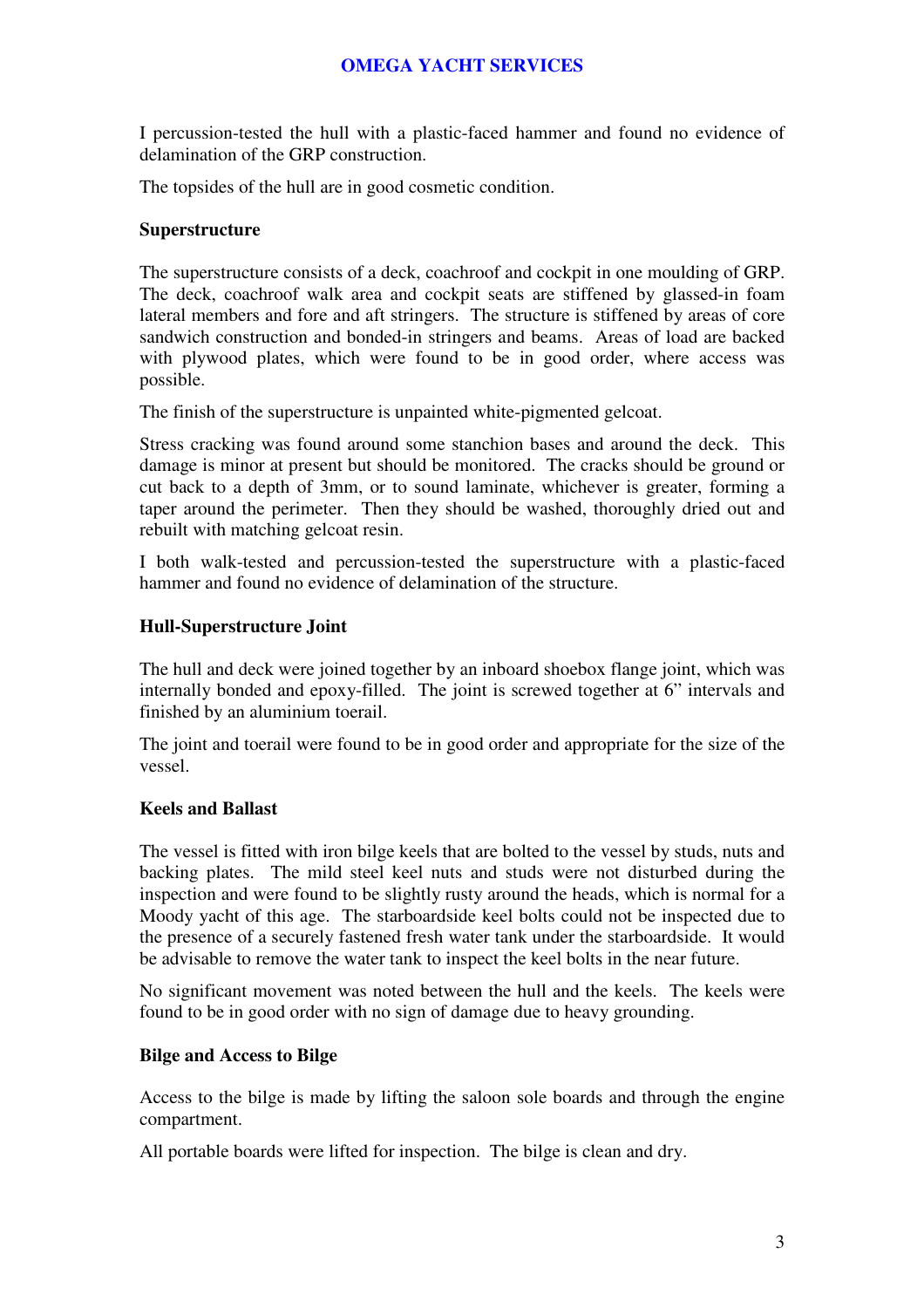The vessel is fitted with internal mouldings of GRP, which hamper access to all areas of the bilge. Although quite restrictive, access to the bilge cannot be easily improved and modifications would not be practical.

### **Stern Gear**

The vessel is fitted with a three-bladed folding bronze propeller, which is attached to a conventional shaft running through a 'P' bracket with cutless bearing. A stern gland is fitted to the shaft inside the vessel.

The cutless bearing is slightly worn and consideration should be given towards replacing it in about one year's time.

Otherwise, the stern gear was found to be in good order.

### **Rudder**

The vessel's rudder is skeg-hung and is constructed of GRP. The rudder is in sound condition.

I scraped away the antifouling paint in eight places on the rudder and found that it had been lightly coated with epoxy resin.

I percussion-tested the rudder with a plastic-faced hammer and would conclude that the laminate is damp, which is normal for a Moody yacht of this age and should not constitute a problem yet.

I tested the rudder for moisture content with a Sovereign moisture meter set onto its 'A' scale and found that the readings ranged from 14 to 18.

### **Steering Gear**

The vessel is fitted with a timber tiller, which is in good order.

### **Bulkheads and Bondings**

There is a main bulkhead of marine plywood under the mast and a semi-bulkhead creating the galley area of the vessel. The vessel is also stiffened by internal mouldings of GRP.

All bulkheads and internal mouldings were properly bonded to the inside of the GRP hull with glass fibre matting and resin, and all were found to be in sound condition.

The hull is further stiffened by two semi-bulkheads in saloon and aft cabin, as well as locker dividers, all of which are properly attached with well-wetted glassed-in bondings.

### **Anodes and Cathodic Protection**

A pear-shaped anode is bolted to the hull on the starboardside. It has slightly depleted, showing that it has been effective, but does not need to be replaced yet. The hull anode is properly bonded to the engine block and battery negative terminals. I tested for electrical continuity between the anode and the engine block with a multimeter.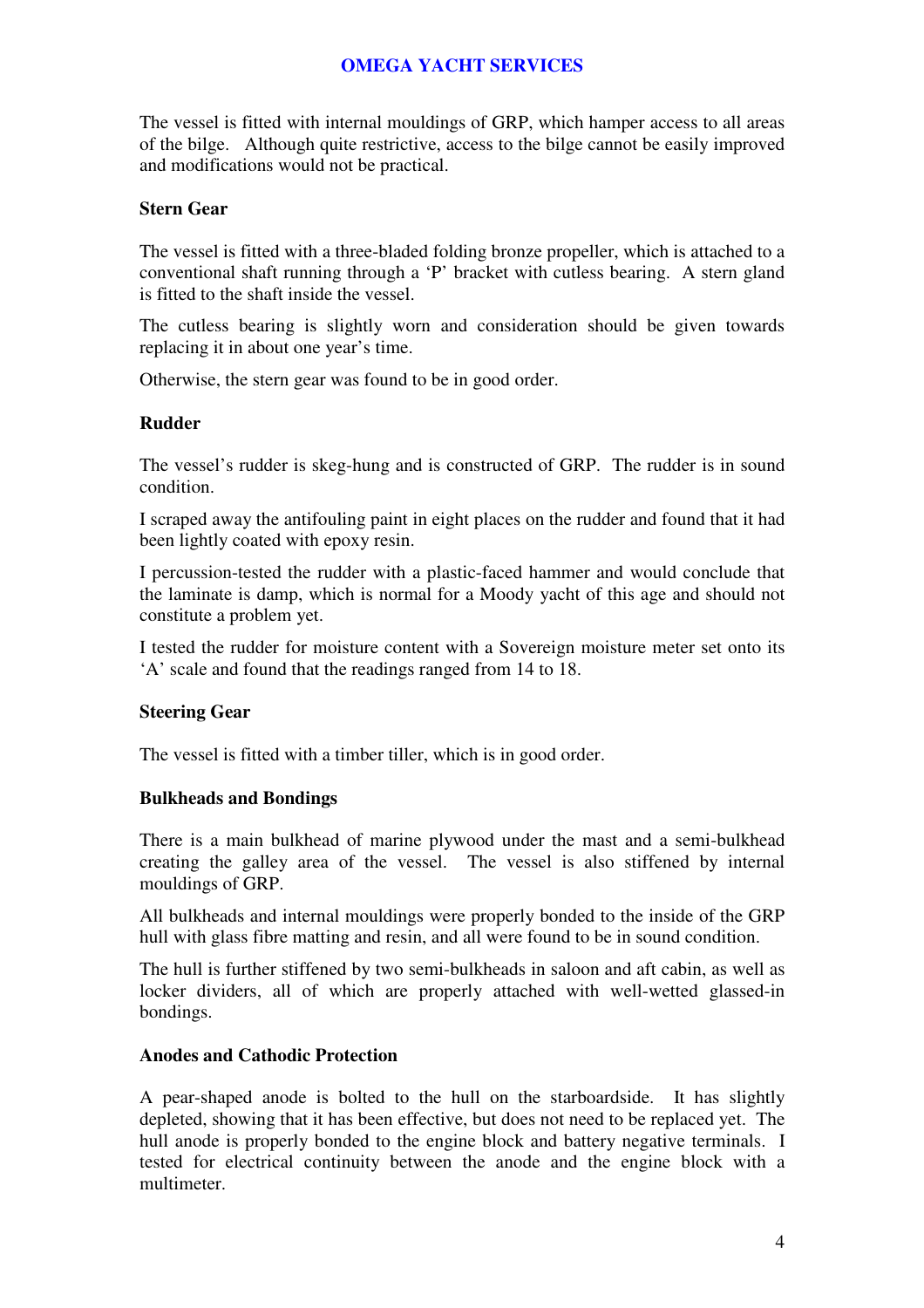Part-depleted anodes are also fitted to the propeller shaft and to the propeller.

No serious sign of electrolytic corrosion of underwater fittings or the stern gear was noted.

### **Sprayhood, Dodgers and Other Canvas Work**

The vessel is fitted with a cockpit cover, sprayhood, boom/sail cover, tiller cover and cockpit dodgers of blue acrylic cloth.

The canvas work of the vessel was found to be in serviceable condition.

### **Cockpit**

The vessel benefits from a deep, safe cockpit for six adults. There is a bilge pump fitted to the portside locker. Large cockpit scuppers are fitted for drainage. The vessel has tiller steering.

### **Deck Fittings**

The following deck fittings are present on "Solway Ranger":

- Bow cleats  $x$  2;
- One side cleat and one stern mooring cleat per side;
- Two side mooring cleats per side;
- Pulpit, pushpit and stanchions;
- Winches;
- Timber grabrails on coachroof;
- **Toerails**;
- Jackstays of nylon webbing;
- **Liferaft bracket:**
- Forehatch and saloon skylight;<br>Main hatch:
- Main hatch;
- Anchor locker with lid;
- Cam cleats for halyards on coachroof;
- Chainplates;
- Fuel and water filler caps;
- Pulley blocks on coachroof for mainsail furling ropes.

All deck fittings were found to be in good order.

### **Electrical Installation**

The electrical system is 12 volt, charged by engine alternator and distributed by two switch panels and an isolator switch. Two batteries are fitted into a locker under the aft cabin berth. A working 230-volt shore power system is fitted with a circuit breaker.

The electrical systems were found to be in good order.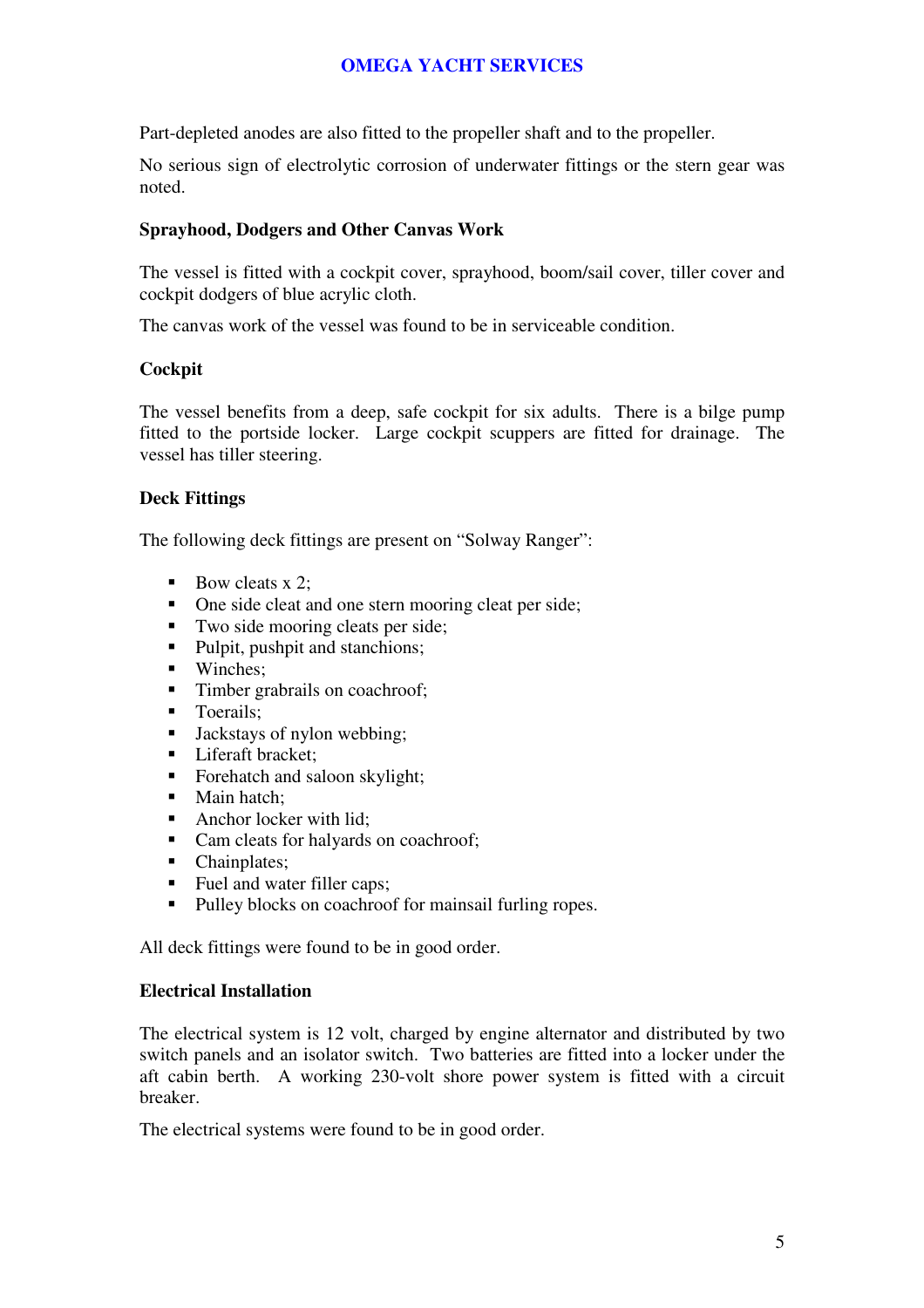### **Engine**

A Beta BD1005 28-hp marine diesel engine is fitted to substantial beds and bearers. The engine serial number is 5N8309 K16229. The engine was not started during the inspection, as the vessel was ashore. It appears to be roughly six years old.

The engine control levers are free to move and well-located in the cockpit. The engine and gearbox oils were found to be at the correct level and clean.

No dismantling of the engine took place and so the internal condition of the engine cannot be commented upon. Components hidden from view, such as the sump, crankshaft, camshafts, pistons, valves and cylinder head gaskets could not be examined for latent defects. No compression tests of the cylinders took place.

Comments can only be made with regard to the general condition of the engine on the day of the inspection. No guarantee can be made regarding the life expectancy of the engine.

The engine should be serviced and a spare impeller should be carried.

#### **Seacocks, Valves and Skin Fittings**

The following skin fittings and seacocks were found below the waterline:

- $H$ eads inlet:
- Heads outlet:
- Galley sink outlet;
- Vanity basin outlet:
- Engine coolant inlet;
- Speed log paddlewheel.

All seacocks and skin fittings below the waterline were double-clipped to flexible hoses and found to be in good order. All hoses are of reinforced PVC.

Most of the seacocks and skin fittings are bonded to the hull anode. All skin fittings were bright yellow when scraped, showing little corrosion had taken place.

A blanking plug should be located near to the speed log paddlewheel in case of emergency.

The following skin fittings are located above the waterline:

- Bilge pump outlet;
- Engine exhaust;
- Anchor locker drain:
- Cockpit drains.

Skin fittings above the waterline were found to be in good order.

#### **Mast, boom and spars**

Silver anodised aluminium mast and boom by Kemp are fitted to the vessel. The boom is fitted with 'Profurl'-type furling gear.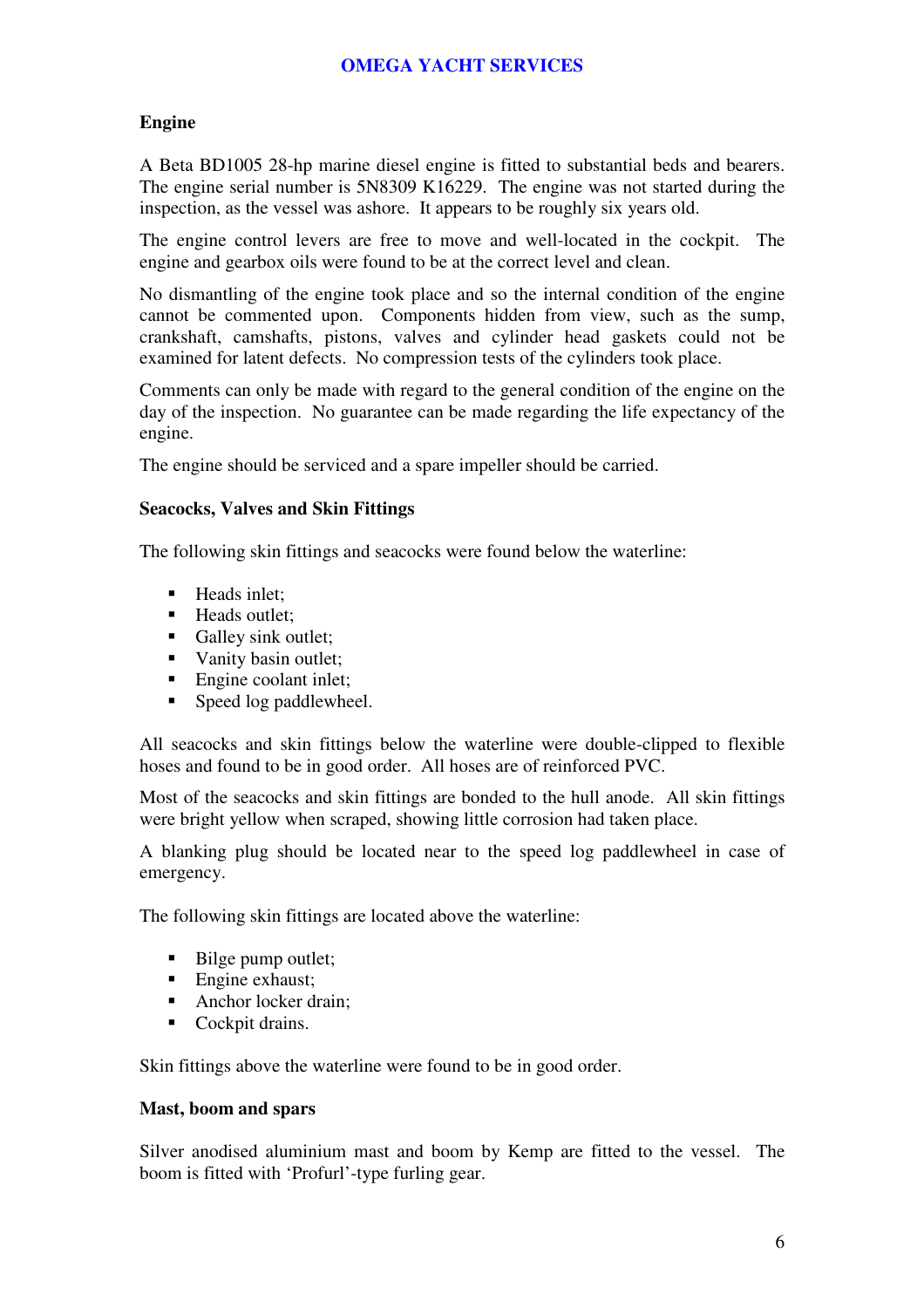The mast, boom and single set of shroud spreaders were visually observed and found to be in good order, but were inspected to head height only. The gooseneck fitting is in good order.

### **Mast Step and Mast Support**

The mast is stepped by a cast aluminium deck plate and supported internally by a metal kingpost that runs down to the keel. The post is enclosed in vinyl where it runs through the saloon. The mast support system is sound.

### **Chainplates**

The chainplates on "Solway Ranger" include:

- Substantial stem head fitting for forestay;
- Stainless steel strap plate for backstay;
- Deck strap on coachroof for babystay;
- Four chainplates for the two cap shrouds and two lowers.

All chainplates are well-attached to the hull. The chainplates, including stem fitting, are in good order.

### **Rigging - Standing**

The following 6mm 1x19 stainless steel wire shrouds with roll-swaged eye toggle terminals were present:

- Forestay;
- **Backstay**;
- One lower side stay per side;
- One cap shroud per side;
- **Babystay.**

Bottlescrews are fitted at the base of each shroud, all of which are correctly fastened with grub screws or split pins.

The standing rigging was inspected to head height only and was found to be in good order.

### **Rigging - Running**

The following running rigging items were present:

- Genoa furling control rope;
- Topping lift;
- Mainsheet:
- Kicking strap:
- Flag halyards;
- **Halyards.**

The running rigging was found to be in good order.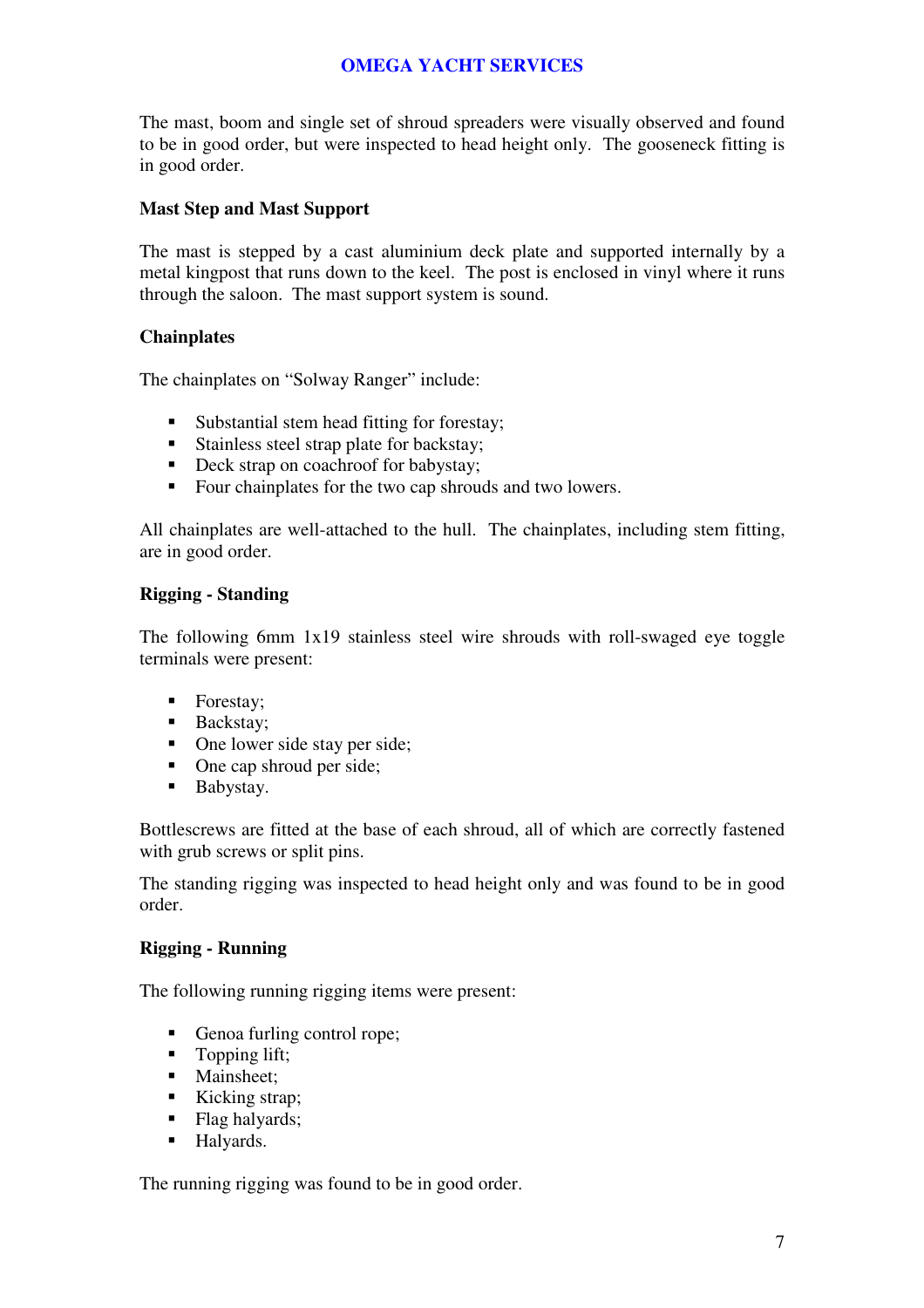### **Bilge Pumps**

A manual bilge pump is located in the cockpit and was found to be in good working order.

Consideration should be given to fitting a second bilge pump, perhaps an electricalpowered item. Alternatively, a bailer could be purchased for removing water from the vessel.

### **Winches**

The vessel is fitted with the following winches:

- Two self-tailing genoa winches by Lewmar;
- Two halyard winches on mast;
- One halyard winch on coachroof;
- On-boom furling gear;
- Two spinnaker sheet winches.

All winches are in good order.

### **Stanchions and Guardrails**

The safety rail system includes a pulpit and a pushpit. There are three anodised aluminium stanchions per side with aluminium feet. Two stainless steel guardrails are fitted to each side.

The lashings securing the guardrail to the pulpit and pushpit are sound.

### **Sails**

The sail wardrobe of "Solway Ranger" includes the following sails:

- Genoa of roller furling type with UV sacrificial strip;
- Mainsail with full battens;
- Spinnaker.

The sails were found to be in good serviceable condition.

### **Fire Fighting Equipment**

Fire fighting equipment of the vessel includes a fire blanket in the galley and BSEN3 approved dry powder fire extinguishers in the saloon, forecabin and galley.

### **Fresh Water**

A stainless steel fresh water tank is located under the starboardside saloon berth. It is not the vessel's original equipment. Hot and cold water is electrically pumped to the galley sink and to the vanity basin in the heads compartment.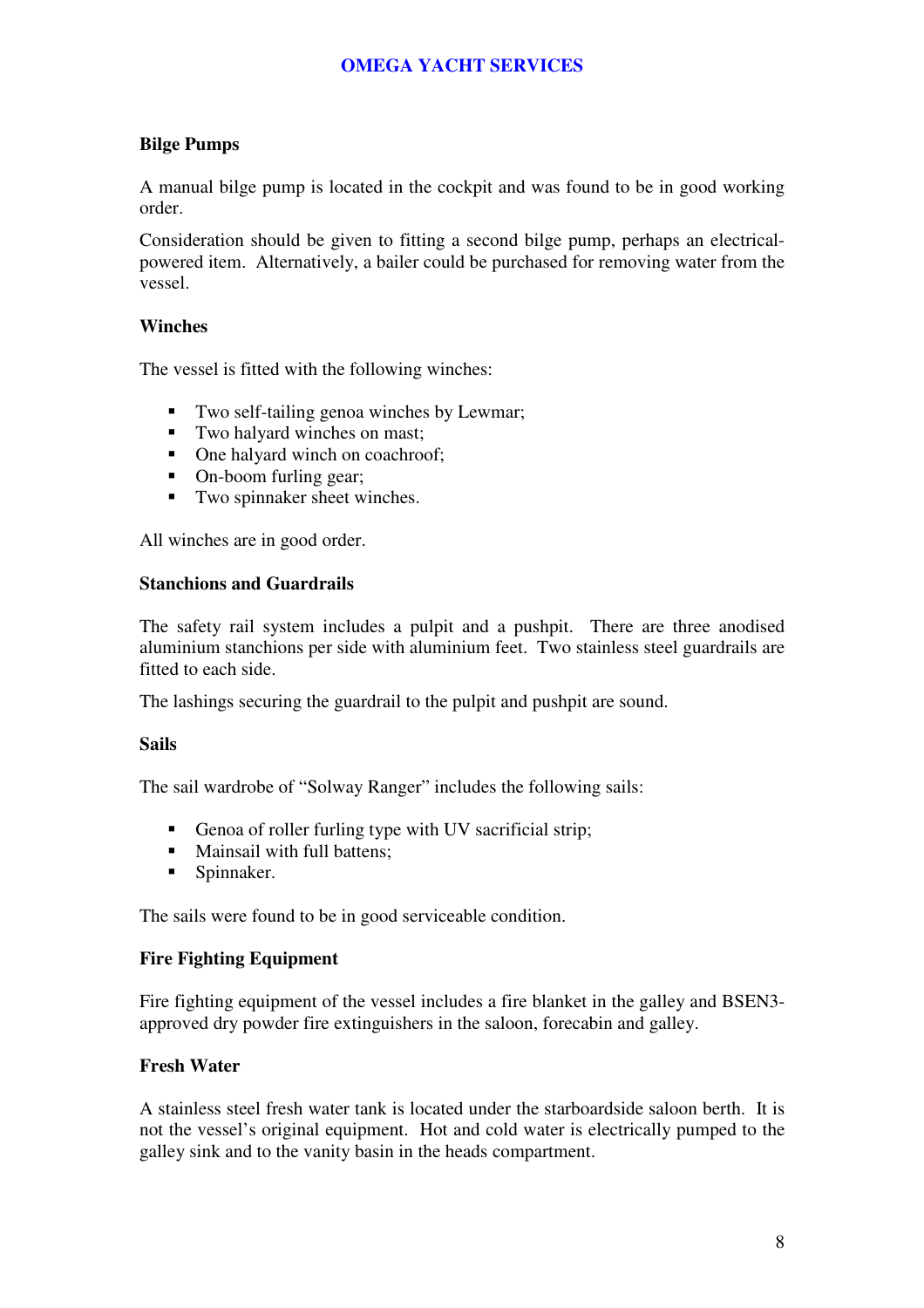### **Fuel Installation**

A slightly rusty painted steel fuel tank is located in the portside cockpit locker and was found to be in serviceable order, but consideration should be given towards replacing it in the future.

### **Gas Installation**

A gimballed cooker with two-burner hob, grill and oven is located in the galley. A Calor gas bottle is located in the starboardside gas locker in the cockpit. The gas locker is vented over the topside via the cockpit drains.

The gas system comprises copper pipe with flexible hose at each end, armoured at the cooker's end. The gas hoses should be replaced, as they are date-stamped 2005 and are now eight years old.

Otherwise, the gas system is in good order.

The cooker is of the Flavel Vanessa type and its hob burners are not fitted with flame failure devices. The cooker should not be left unattended when lit and the gas supply should be turned off at the gas bottle end when the cooker is not in use.

### *Recommendation:*

▶ Replace both flexible gas hoses.

### **Ground Tackle**

A 30lb 'CQR'-type plough anchor is located in the anchor locker shackled to chain and warp.

The anchor chain and warp should be measured and made up to at least fifty meters in length, if necessary.

### **Hatches**

The main hatch is of GRP and slides forward. It is fitted with washboards of marine plywood. The forehatch is of acrylic and hinges backwards. An acrylic skylight is fitted above the saloon.

All hatches were found to be in good order.

### **Interior**

The interior is created by gelcoat-faced GRP mouldings, which include a suspended floor, and by hardwood-faced plywood bulkheads.

There is a two-berth forecabin, a separate heads compartment with hanging locker and a saloon. The saloon has settee-berths, chart table, dining table and an 'L'-shaped galley with sink, stove and coolbox. There is also a two-berth aft cabin.

"Solway Ranger's" interior was found to be in good condition.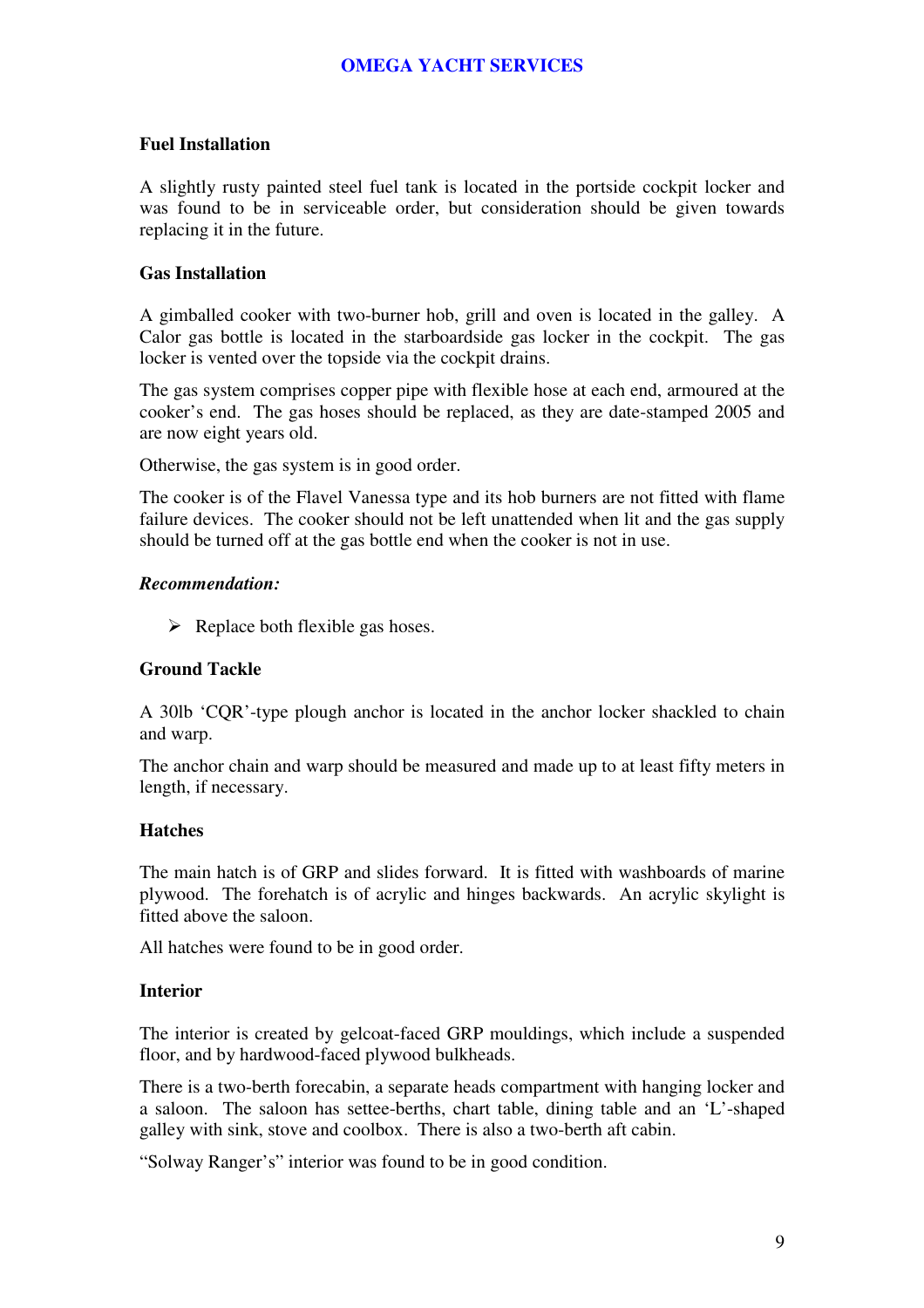### **Heads**

A sea toilet by Jabsco is located in a separate compartment. The heads were tested and functioned well. The hoses are formed into sufficiently high anti-siphon loops.

### **Ventilation**

There is an opening skylight in the coachroof and two opening portlights in the aft cabin. Two Vetus-type vents are fitted to the coachroof above the saloon.

### **Windows**

Two windows are fitted to each side of the coachroof. They are of tinted acrylic in aluminium frames.

No evidence of serious leakage was noted around the windows.

### **Electronic Gear**

Present aboard is the following equipment:

- Depth sounder by Autohelm in working order;
- Log by Autohelm in working order;
- Wind speed and direction indicator by NASA in working order;
- Tiller pilot by Autohelm in working order;
- VHF radio of the DSC type by Standard Horizon in working order;
- Navtex in working order;
- Radar by Furuno in working order;
- GPS by Garmin in working order.

### **Safety Equipment**

The following items were found aboard "Solway Ranger":

- $\blacksquare$  Fog horn;
- **First aid kit:**
- Radar in working order;
- Horseshoe lifebuoy with floating line and light;
- Danbuoy;
- **Jackstays**;
- $\blacksquare$  Lifejackets with harnesses x 4;
- Harness clip-on eyes in cockpit;
- Distress flare pack;
- VHF radio in working order:
- Radar reflector on mast:
- Liferaft of the canister type.

The VHF radio call sign is MDBP4. The VHF radio MMSI number is 235007627.

The RYA C8/02 "Cruising Yacht Safety" and RNLI yacht safety booklets should be referred to for advice on fitting out the vessel with safety equipment.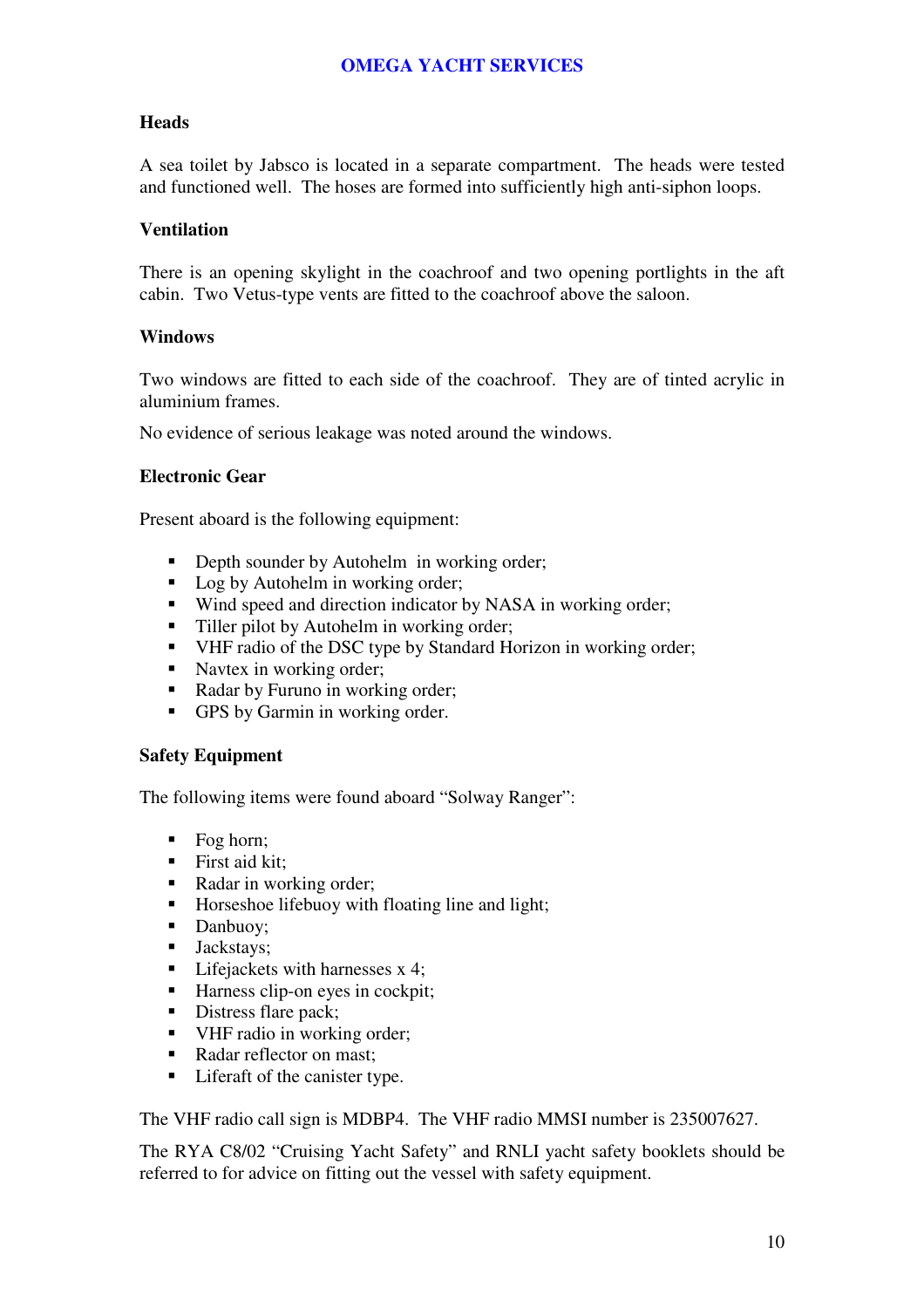### **Navigation Lights**

Navigation lights include:

- Bi-light on bow in working order;
- Stern light in working order;
- Tricolour light on mast in working order;
- Steaming light in working order;
- Anchor light in working order.

### **Navigation Equipment**

The following navigation equipment is fitted to "Solway Ranger":

- Steering compass by Plastimo in working order;
- Hand bearing compass in working order;
- Depth sounder by Autohelm in working order:
- Log by Autohelm in working order;
- Navtex weather forecast reciever in working order;
- Radar by Furuno in working order;
- GPS by Garmin in working order.

### **Other Equipment**

- **Bucket:**
- $\blacksquare$  Boat hook:
- Broom:
- **Barometer;**
- Clock:
- $\blacksquare$  Ensign;
- Motor sailing cone-shaped signal;
- **Winch handles.**

The above-listed items of the vessel's equipment were found to be in good and serviceable condition, where it could be tested and/or seen.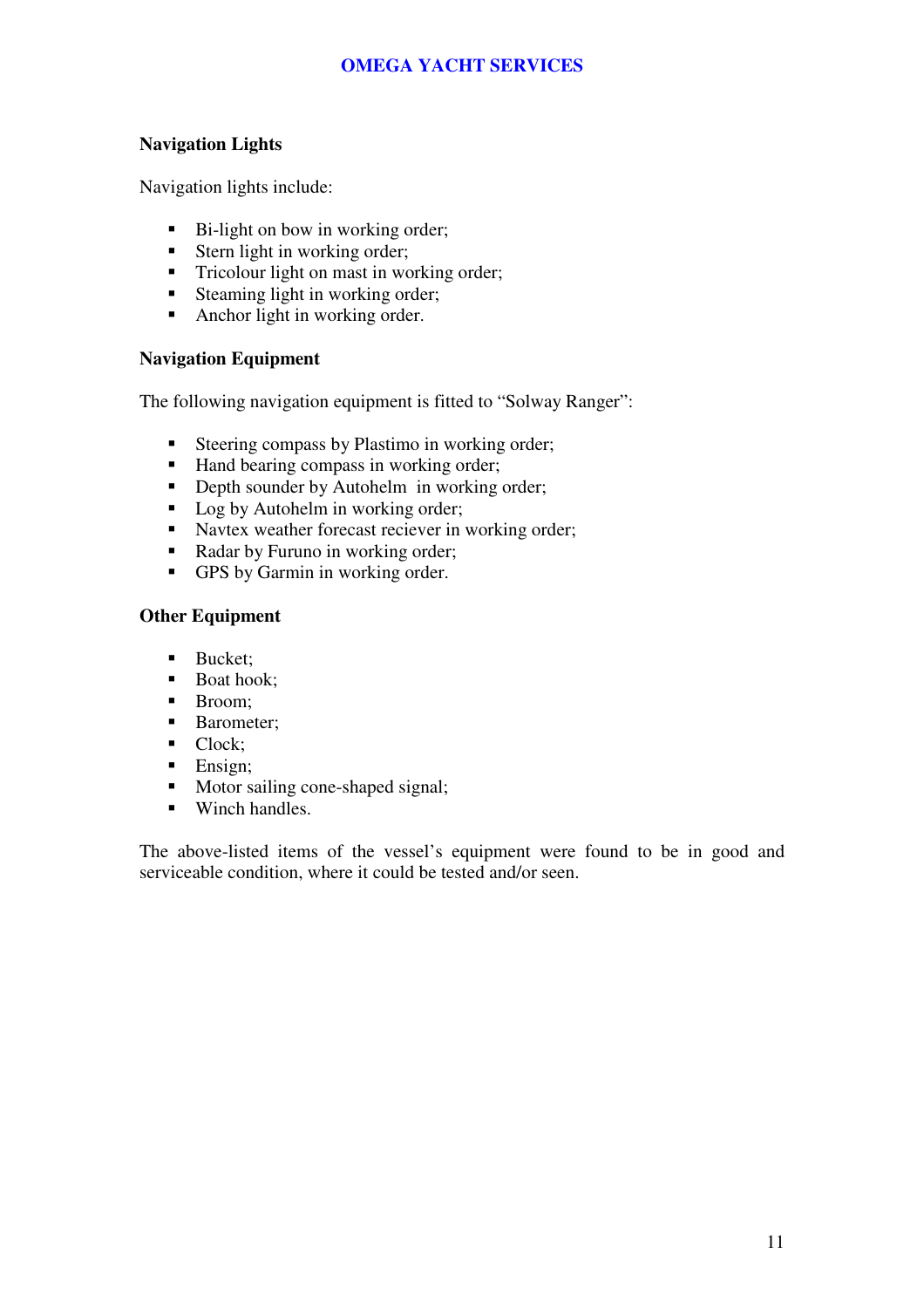# **Recommendations:**

### *The following recommendation must be rectified before the vessel is put to sea:*

> Replace both flexible gas hoses.

# **In Conclusion**

"Solway Ranger" is a very good example of this popular and safe family cruiser. She benefits from a good-sized interior and has been well maintained by her enthusiastic owner.

"Solway Ranger" is safe to put to sea after the above recommendation has been rectified, and should continue to provide her owner with many more years of happy sailing.

# **Valuation**

£35,000.00 (thirty-five thousand pounds only)

This valuation has been arrived at after investigating the price of similar vessels on the market and by considering the condition of the vessel together with its rig, mast, engine and sails.

**Signed by** 

**Nick Vass, MIIMS DipMarSur YS Registered Marine Surveyor Omega Yacht Services** 

*This report contains thirteen pages.*